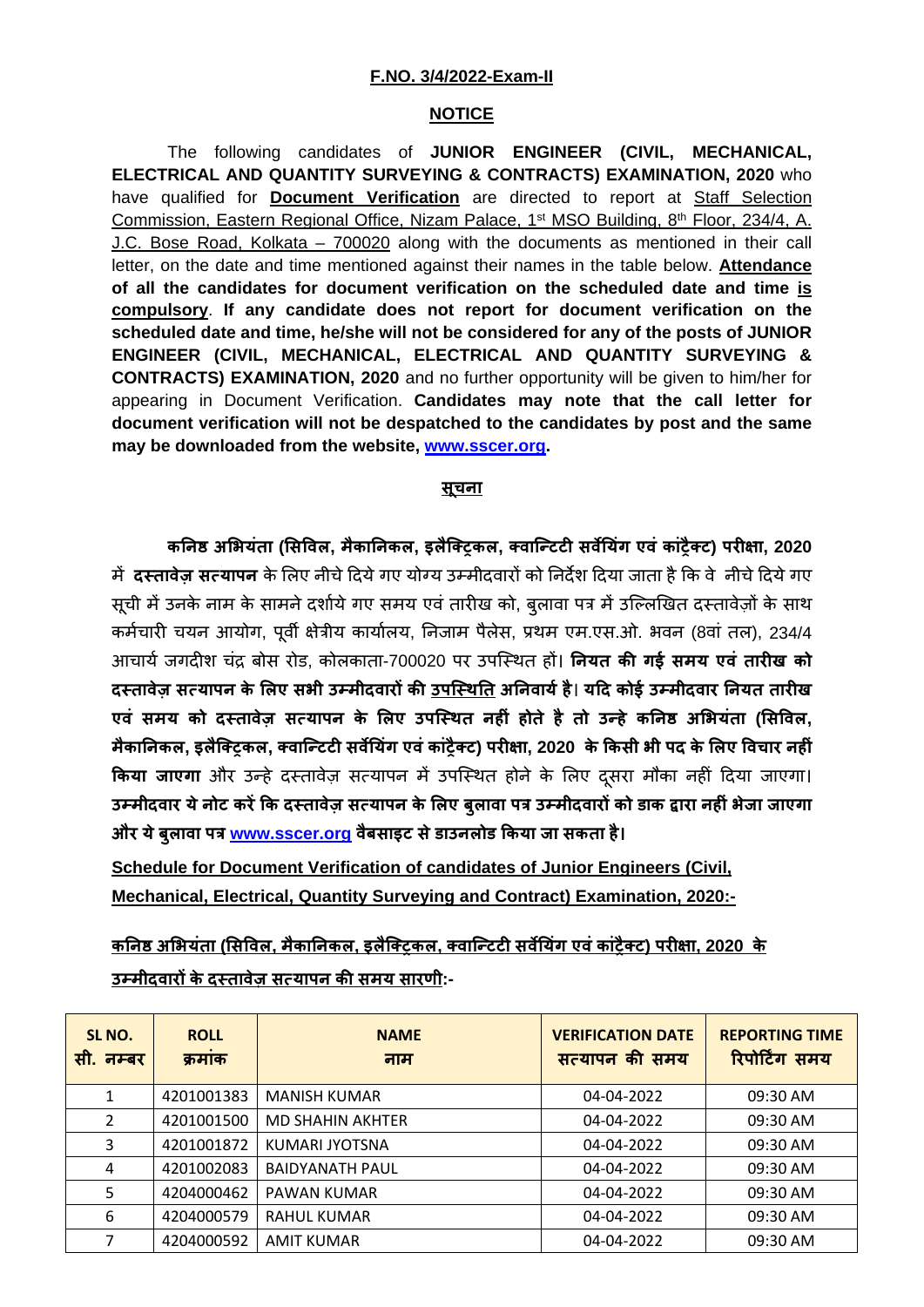| SL NO.<br>सी. नम्बर | <b>ROLL</b><br>क्रमांक | <b>NAME</b><br>नाम        | <b>VERIFICATION DATE</b><br>सत्यापन की समय | <b>REPORTING TIME</b><br>रिपोर्टिंग समय |
|---------------------|------------------------|---------------------------|--------------------------------------------|-----------------------------------------|
| 8                   | 4204000656             | <b>MANISH KUMAR</b>       | 04-04-2022                                 | 09:30 AM                                |
| 9                   | 4205000030             | <b>SURAJ ORAON</b>        | 04-04-2022                                 | 09:30 AM                                |
| 10                  | 4205000053             | <b>DEEPAK KUMAR</b>       | 04-04-2022                                 | 09:30 AM                                |
| 11                  | 4205000129             | <b>AMAN KUMAR</b>         | 04-04-2022                                 | 09:30 AM                                |
| 12                  | 4205000278             | <b>VICKY VERMA</b>        | 04-04-2022                                 | 09:30 AM                                |
|                     |                        |                           |                                            |                                         |
| 13                  | 4205000334             | DINANATH KUMAR            | 04-04-2022                                 | 09:30 AM                                |
| 14                  | 4205000641             | <b>GYANENDRA SINGH</b>    | 04-04-2022                                 | 09:30 AM                                |
| 15                  | 4205001140             | SAURABH RANJAN            | 04-04-2022                                 | 09:30 AM                                |
| 16                  | 4205001212             | ARUN KUMAR MEHTA          | 04-04-2022                                 | 09:30 AM                                |
| 17                  | 4205001244             | KUMAR RAJ                 | 04-04-2022                                 | 09:30 AM                                |
| 18                  | 4205001262             | <b>KRISHNA KUMAR</b>      | 04-04-2022                                 | 09:30 AM                                |
| 19                  | 4205001352             | <b>SUDHANSHU</b>          | 04-04-2022                                 | 09:30 AM                                |
| 20                  | 4205001390             | <b>SAHEB KUMAR</b>        | 04-04-2022                                 | 09:30 AM                                |
| 21                  | 4205001512             | <b>VIKAS MINZ</b>         | 04-04-2022                                 | 09:30 AM                                |
| 22                  | 4205001525             | PANKAJ KUMAR              | 04-04-2022                                 | 09:30 AM                                |
| 23                  | 4205001540             | <b>SURABHI KUMARI</b>     | 04-04-2022                                 | 09:30 AM                                |
| 24                  | 4205001629             | RAHUL KUMAR CHOUDHARY     | 04-04-2022                                 | 09:30 AM                                |
| 25                  | 4205001637             | <b>AMIT KUMAR</b>         | 04-04-2022                                 | 09:30 AM                                |
| 26                  | 4205001740             | <b>SANTOSH KUMAR</b>      | 04-04-2022                                 | 09:30 AM                                |
| 27                  | 4205001912             | SUSHIL KUMAR PATHAK       | 04-04-2022                                 | 09:30 AM                                |
| 28                  | 4205002014             | <b>SHIVAM KUMAR</b>       | 04-04-2022                                 | 09:30 AM                                |
| 29                  | 4205002073             | ABHIJEET KUMAR PURTY      | 04-04-2022                                 | 09:30 AM                                |
| 30                  | 4205002242             | <b>AKASH KUMAR</b>        | 04-04-2022                                 | 09:30 AM                                |
| 31                  | 4205002257             | <b>VIKAS PRAJAPATI</b>    | 04-04-2022                                 | 11:30 AM                                |
| 32                  | 4205002450             | <b>ROHIT KESHRI</b>       | 04-04-2022                                 | 11:30 AM                                |
| 33                  | 4205002502             | ASHISH KUMAR TIWARI       | 04-04-2022                                 | 11:30 AM                                |
| 34                  | 4205004812             | SANDEEP EKKA              | 04-04-2022                                 | 11:30 AM                                |
| 35                  | 4205004826             | <b>BHANU RITESH SINGH</b> | 04-04-2022                                 | 11:30 AM                                |
| 36                  | 4205004945             | <b>SUSHIL MINZ</b>        | 04-04-2022                                 | 11:30 AM                                |
| 37                  | 4205005286             | ANMOL KUMAR MAHTO         | 04-04-2022                                 | 11:30 AM                                |
| 38                  | 4205005414             | <b>ALOK PRASHUN</b>       | 04-04-2022                                 | 11:30 AM                                |
| 39                  | 4205005452             | ABHIMANYU KUMAR           | 04-04-2022                                 | 11:30 AM                                |
| 40                  | 4205005509             | <b>AMIT KUMAR</b>         | 04-04-2022                                 | 11:30 AM                                |
| 41                  | 4205005608             | <b>RAHUL KUMAR</b>        | 04-04-2022                                 | 11:30 AM                                |
| 42                  | 4205005729             | PINTU KUMAR               | 04-04-2022                                 | 11:30 AM                                |
| 43                  | 4205005878             | <b>GAJENDRA KUMAR</b>     | 04-04-2022                                 | 11:30 AM                                |
| 44                  | 4205006278             | <b>MAYUR KUMAR</b>        | 04-04-2022                                 | 11:30 AM                                |
| 45                  | 4205006358             | ARJUN KUMAR               | 04-04-2022                                 | 11:30 AM                                |
| 46                  | 4205006623             | DEEPA BECK BHAGAT         | 04-04-2022                                 | 11:30 AM                                |
| 47                  | 4205006669             | PANKAJ KUMAR              | 04-04-2022                                 | 11:30 AM                                |
| 48                  | 4205006705             | JYOTESH KUMAR CHOUDHARY   | 04-04-2022                                 | 11:30 AM                                |
| 49                  | 4205006764             | NAVNEET KUMAR             | 04-04-2022                                 | 11:30 AM                                |
| 50                  | 4205006795             | SIDDHANT KANDULNA         | 04-04-2022                                 | 11:30 AM                                |
| 51                  | 4205006934             | ABHISHEK KUMAR            | 04-04-2022                                 | 11:30 AM                                |
| 52                  | 4205008945             | <b>KUNDAN RAWANI</b>      | 04-04-2022                                 | 11:30 AM                                |
| 53                  | 4205009056             | RANJEET KUMAR KUSHWAHA    | 04-04-2022                                 | 11:30 AM                                |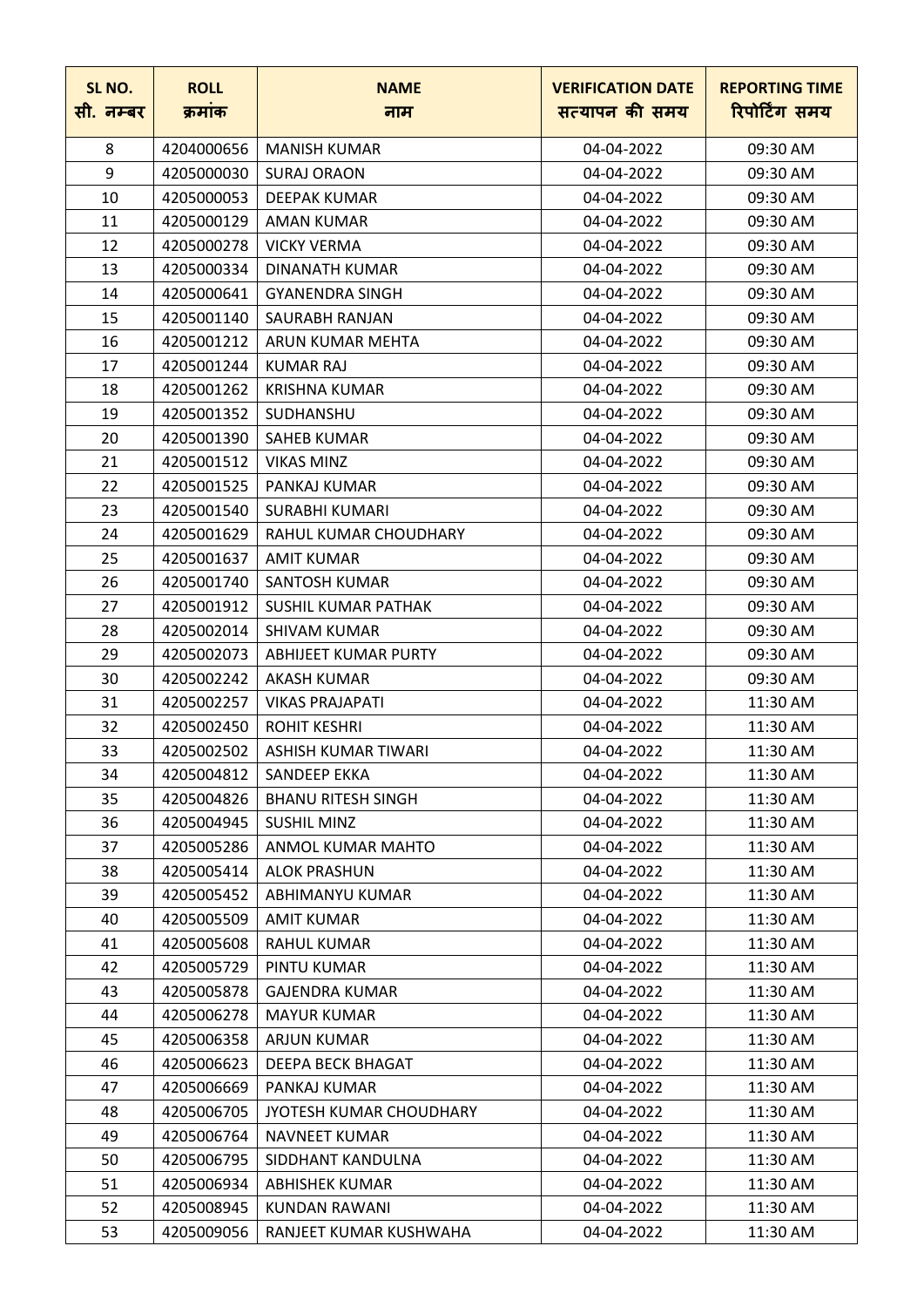| SL NO.<br>सी. नम्बर | <b>ROLL</b><br>क्रमांक | <b>NAME</b><br>नाम           | <b>VERIFICATION DATE</b><br>सत्यापन की समय | <b>REPORTING TIME</b><br>रिपोर्टिंग समय |
|---------------------|------------------------|------------------------------|--------------------------------------------|-----------------------------------------|
| 54                  | 4206000802             | KUMAR SANU YADAV             | 04-04-2022                                 | 11:30 AM                                |
| 55                  | 4206000823             | <b>PRATIK KUMAR</b>          | 04-04-2022                                 | 11:30 AM                                |
| 56                  | 4206000924             | PANKAJ KUMAR                 | 04-04-2022                                 | 11:30 AM                                |
| 57                  | 4206000947             | <b>SUBHAM KUMAR SANNI</b>    | 04-04-2022                                 | 11:30 AM                                |
| 58                  | 4206000988             | <b>GAUTAM ORAON</b>          | 04-04-2022                                 | 11:30 AM                                |
| 59                  | 4206001185             | MD NAZISH NAWAZ              | 04-04-2022                                 | 11:30 AM                                |
| 60                  | 4206001298             | <b>SWETABH TIWARI</b>        | 04-04-2022                                 | 11:30 AM                                |
| 61                  | 4206001707             | <b>BIDHAN CHANDRA PATHAK</b> | 04-04-2022                                 | 02:00 PM                                |
| 62                  | 4206001796             | SUBHASH KUMAR VERMA          | 04-04-2022                                 | 02:00 PM                                |
| 63                  | 4206001812             | ALOK KUMAR SUMAN             | 04-04-2022                                 | 02:00 PM                                |
| 64                  | 4206001858             | <b>RAKESH KUMAR MANDAL</b>   | 04-04-2022                                 | 02:00 PM                                |
| 65                  | 4206001885             | KRISHNA KUMAR                | 04-04-2022                                 | 02:00 PM                                |
| 66                  | 4206001896             | <b>BAM BHOLA SINGH</b>       | 04-04-2022                                 | 02:00 PM                                |
| 67                  | 4206002038             | <b>MD ADIL ANSARI</b>        | 04-04-2022                                 | 02:00 PM                                |
| 68                  | 4206002063             | MUKUL ANAND                  | 04-04-2022                                 | 02:00 PM                                |
| 69                  | 4206002206             | <b>RANDHIR DAS</b>           | 04-04-2022                                 | 02:00 PM                                |
| 70                  | 4206002237             | SANDEEP KUMAR                | 04-04-2022                                 | 02:00 PM                                |
| 71                  | 4206002255             | SHASHI BHUSHAN MAHATO        | 04-04-2022                                 | 02:00 PM                                |
| 72                  | 4206002397             | ABHISHEK KUMAR               | 04-04-2022                                 | 02:00 PM                                |
| 73                  | 4206002465             | <b>RANJEET DAS</b>           | 04-04-2022                                 | 02:00 PM                                |
| 74                  | 4206002520             | <b>BIPIN BIHARI</b>          | 04-04-2022                                 | 02:00 PM                                |
| 75                  | 4206002642             | SOURAV DUTTA                 | 04-04-2022                                 | 02:00 PM                                |
| 76                  | 4206002715             | <b>NISHU RAJ</b>             | 04-04-2022                                 | 02:00 PM                                |
| 77                  | 4206002759             | MUKESH KUMAR SINHA           | 04-04-2022                                 | 02:00 PM                                |
| 78                  | 4206002924             | <b>ROHIT GUIN</b>            | 04-04-2022                                 | 02:00 PM                                |
| 79                  | 4206003065             | SAGAR KUMBHAKAR              | 04-04-2022                                 | 02:00 PM                                |
| 80                  | 4206003150             | <b>DEODUTTA KUMAR</b>        | 04-04-2022                                 | 02:00 PM                                |
| 81                  | 4206003181             | <b>AMANPREET SINGH</b>       | 04-04-2022                                 | 02:00 PM                                |
| 82                  | 4206003925             | ADITYA NARAYAN               | 04-04-2022                                 | 02:00 PM                                |
| 83                  | 4206004275             | <b>VISHAL LAHERI</b>         | 04-04-2022                                 | 02:00 PM                                |
| 84                  | 4207001184             | <b>KAMNA PANDEY</b>          | 04-04-2022                                 | 02:00 PM                                |
| 85                  | 4207001594             | <b>ASHUTOSH BANSAL</b>       | 04-04-2022                                 | 02:00 PM                                |
| 86                  | 4207001637             | MD JAWED JISHAN              | 04-04-2022                                 | 02:00 PM                                |
| 87                  | 4207001882             | SHRAWAN KUMAR MAHTO          | 04-04-2022                                 | 02:00 PM                                |
| 88                  | 4207002200             | <b>CHANCHAL PRAKASH</b>      | 04-04-2022                                 | 02:00 PM                                |
| 89                  | 4207002608             | MANORANJAN KUMAR KHAN        | 04-04-2022                                 | 02:00 PM                                |
| 90                  | 4207002771             | SATYENDRA CHOURASIA          | 04-04-2022                                 | 02:00 PM                                |
| 91                  | 4410002085             | DURGANAND JHA                | 05-04-2022                                 | 09:30 AM                                |
| 92                  | 4410004186             | <b>SUBHADEEP DAS</b>         | 05-04-2022                                 | 09:30 AM                                |
| 93                  | 4410004936             | <b>DEBABRATA SAHA</b>        | 05-04-2022                                 | 09:30 AM                                |
| 94                  | 4410005082             | SATYA PRAKASH RAM            | 05-04-2022                                 | 09:30 AM                                |
| 95                  | 4410005610             | SHUBHAM                      | 05-04-2022                                 | 09:30 AM                                |
| 96                  | 4410005710             | JAY PRAKASH RAM              | 05-04-2022                                 | 09:30 AM                                |
| 97                  | 4410005928             | ANIRBAN MONDAL               | 05-04-2022                                 | 09:30 AM                                |
| 98                  | 4410006017             | DILIP KUMAR PRASAD           | 05-04-2022                                 | 09:30 AM                                |
| 99                  | 4410006156             | ANKUSH DAS                   | 05-04-2022                                 | 09:30 AM                                |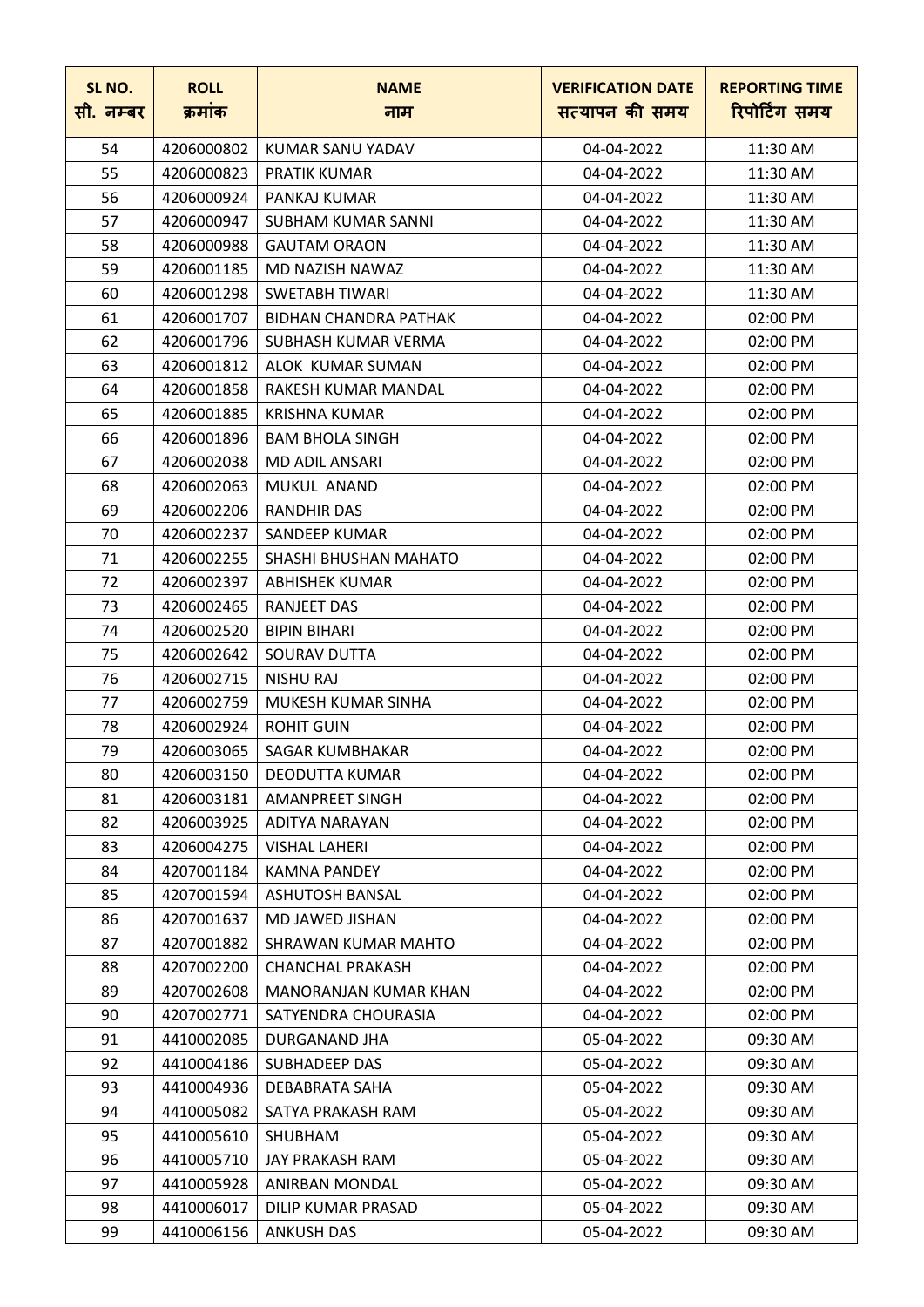| SL NO.<br>सी. नम्बर | <b>ROLL</b><br>क्रमांक | <b>NAME</b>               | <b>VERIFICATION DATE</b><br>सत्यापन की समय | <b>REPORTING TIME</b><br>रिपोर्टिंग समय |
|---------------------|------------------------|---------------------------|--------------------------------------------|-----------------------------------------|
|                     |                        | नाम                       |                                            |                                         |
| 100                 | 4410006609             | UJJWAL KUMAR              | 05-04-2022                                 | 09:30 AM                                |
| 101                 | 4410006866             | <b>SOMENATH PATRA</b>     | 05-04-2022                                 | 09:30 AM                                |
| 102                 | 4410006975             | SNEHAJIT MUKHERJEE        | 05-04-2022                                 | 09:30 AM                                |
| 103                 | 4410007266             | <b>HARBINDER SINGH</b>    | 05-04-2022                                 | 09:30 AM                                |
| 104                 | 4410007471             | ANINDITA MANDAL           | 05-04-2022                                 | 09:30 AM                                |
| 105                 | 4410007864             | ASHOKE KUMAR ROY          | 05-04-2022                                 | 09:30 AM                                |
| 106                 | 4410007997             | <b>BIPLOB DAS</b>         | 05-04-2022                                 | 09:30 AM                                |
| 107                 | 4410008042             | <b>SUNIL KUMAR DAS</b>    | 05-04-2022                                 | 09:30 AM                                |
| 108                 | 4410008099             | <b>BIKRAM BISWAS</b>      | 05-04-2022                                 | 09:30 AM                                |
| 109                 | 4410008921             | TIMIR BARAN HALDER        | 05-04-2022                                 | 09:30 AM                                |
| 110                 | 4410009070             | SANDEEP KUMAR             | 05-04-2022                                 | 09:30 AM                                |
| 111                 | 4410009250             | SANJEEV KUMAR             | 05-04-2022                                 | 09:30 AM                                |
| 112                 | 4410009363             | <b>KOUSIK BAG</b>         | 05-04-2022                                 | 09:30 AM                                |
| 113                 | 4410009462             | <b>SHUBHADIP SEN</b>      | 05-04-2022                                 | 09:30 AM                                |
| 114                 | 4410009537             | <b>SAMIMA KHATUN</b>      | 05-04-2022                                 | 09:30 AM                                |
| 115                 | 4410009680             | ABASAR ALAM               | 05-04-2022                                 | 09:30 AM                                |
| 116                 | 4410014892             | RINTU KARMAKAR            | 05-04-2022                                 | 09:30 AM                                |
| 117                 | 4410016089             | <b>RAJARSHI ROY</b>       | 05-04-2022                                 | 09:30 AM                                |
| 118                 | 4410016747             | <b>UTSAB RAKSHIT</b>      | 05-04-2022                                 | 09:30 AM                                |
| 119                 | 4410017478             | <b>SOURAV ROY</b>         | 05-04-2022                                 | 09:30 AM                                |
| 120                 | 4410018080             | <b>SANDIP MAJI</b>        | 05-04-2022                                 | 09:30 AM                                |
| 121                 | 4410018161             | <b>MANOJ KUMAR PAL</b>    | 05-04-2022                                 | 09:30 AM                                |
| 122                 | 4410018199             | SANKARSHAN SINGHA         | 05-04-2022                                 | 09:30 AM                                |
| 123                 | 4410019827             | RONOJIT CHANDRA           | 05-04-2022                                 | 09:30 AM                                |
| 124                 | 4415001277             | <b>ARPIT AGARWAL</b>      | 05-04-2022                                 | 11:30 AM                                |
| 125                 | 4415001398             | PRADIPTA SARKAR           | 05-04-2022                                 | 11:30 AM                                |
| 126                 | 4415001674             | <b>SANKET PAUL</b>        | 05-04-2022                                 | 11:30 AM                                |
| 127                 | 4415003257             | PRABUDDHAMOY GHOSH        | 05-04-2022                                 | 11:30 AM                                |
| 128                 | 4417000673             | <b>SUBHAJIT RAKSHIT</b>   | 05-04-2022                                 | 11:30 AM                                |
| 129                 | 4417001262             | <b>BIKASH SOWMAJI</b>     | 05-04-2022                                 | 11:30 AM                                |
| 130                 | 4417001395             | PRINCE BARNWAL            | 05-04-2022                                 | 11:30 AM                                |
| 131                 | 4417002756             | OM PRAKASH MISHRA         | 05-04-2022                                 | 11:30 AM                                |
| 132                 | 4417002761             | <b>BITTU PROSAD KOIRI</b> | 05-04-2022                                 | 11:30 AM                                |
| 133                 | 4417003087             | <b>MANOJ DEY</b>          | 05-04-2022                                 | 11:30 AM                                |
| 134                 | 4417003201             | <b>SUSANTA GUIN</b>       | 05-04-2022                                 | 11:30 AM                                |
| 135                 | 4417003234             | <b>SOUBHIK SHEEL</b>      | 05-04-2022                                 | 11:30 AM                                |
| 136                 | 4417003408             | DEV KUMAR PRADHAN         | 05-04-2022                                 | 11:30 AM                                |
| 137                 | 4417003602             | <b>BAJRA PANI MAJEE</b>   | 05-04-2022                                 | 11:30 AM                                |
| 138                 | 4417003996             | PRINCE MILAN              | 05-04-2022                                 | 11:30 AM                                |
| 139                 | 4417004024             | SAURABH VERMA             | 05-04-2022                                 | 11:30 AM                                |
| 140                 | 4418000820             | AMAR PRIT SINGH ARORA     | 05-04-2022                                 | 11:30 AM                                |
| 141                 | 4418001182             | <b>SUDIPTA DEBNATH</b>    | 05-04-2022                                 | 11:30 AM                                |
| 142                 | 4418001532             | ABHISHAKE KUMAR YADAV     | 05-04-2022                                 | 11:30 AM                                |
| 143                 | 4418001558             | PARTHA SARATHI DAS        | 05-04-2022                                 | 11:30 AM                                |
| 144                 | 4418001722             | SHUBHAM SHIL              | 05-04-2022                                 | 11:30 AM                                |
| 145                 | 4418002099             | PIJUSH NANDI              | 05-04-2022                                 | 11:30 AM                                |